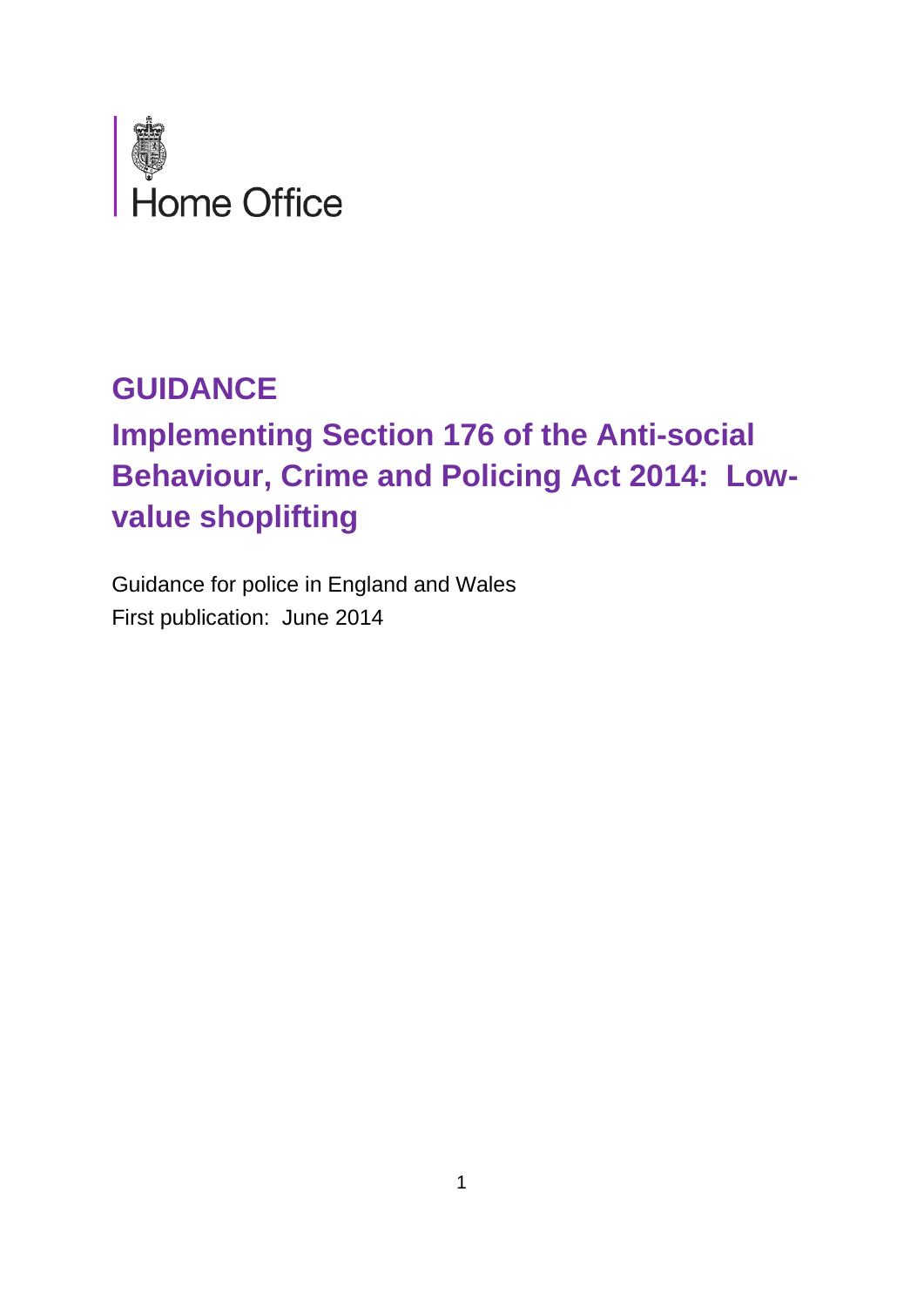## **Introduction**

- 1. This guidance, produced by the Home Office, is primarily for the police, but will also be of interest to retailers, the Crown Prosecution Service (CPS), Magistracy, Her Majesty's Courts and Tribunal Service and criminal defence lawyers. It sets out how the legislation should be implemented, and what factors should be taken into account when making decisions on how to proceed with individual cases.
- 2. It should be viewed in conjunction with the Guidance on Simple Cautions for Adult Offenders published by the Ministry of Justice on 14 November 2013, the Director's Guidance on Conditional Cautions (7th Edition - April 2013), the Sentencing Council guidelines on Theft and Burglary in a building other than dwelling, which includes theft from a shop, and the Code of Practice for Victims of Crime published by the Ministry of Justice in October 2013.

<https://www.gov.uk/government/publications/out-of-court-disposals> <http://www.justice.gov.uk/out-of-court-disposals> [http://www.cps.gov.uk/publications/directors\\_guidance/adult\\_conditional\\_cautions.html](http://www.cps.gov.uk/publications/directors_guidance/adult_conditional_cautions.html) <http://sentencingcouncil.judiciary.gov.uk/guidelines/guidelines-to-download.htm> <https://www.gov.uk/government/publications/the-code-of-practice-for-victims-of-crime>

# **Aims and purpose of the shop theft provisions**

- 3. The aims of the shop theft provisions are:
	- i. to enable cases of theft from a shop of goods with a value of £200 or less to be subject to more efficient procedures if the defendant is likely to plead guilty. Such cases will no longer be sent to the Crown Court for trial (unless the defendant elects) or sent for sentence; and
	- ii. to enable this offence to be added to those offences that can be dealt with as specified proceedings which the police can prosecute directly without the involvement of the CPS.

## **Overview**

- 4. Shop theft imposes significant costs on communities, businesses and the economy: over 80,000 cases of theft from a shop come before the courts each year. These provisions are intended to ensure such cases are dealt with as swiftly and efficiently as possible as well as building on an ongoing programme of work to reform criminal justice procedures.
- 5. Section 176 of the Anti-Social Behaviour, Crime and Policing Act makes theft from a shop, of goods worth £200 or less (retail value), a summary-only offence, while preserving the right of defendants to elect to be tried by judge and jury in the Crown Court. This new provision does not apply to cases involving multiple offences in which the total of the stolen goods adds up to more than £200.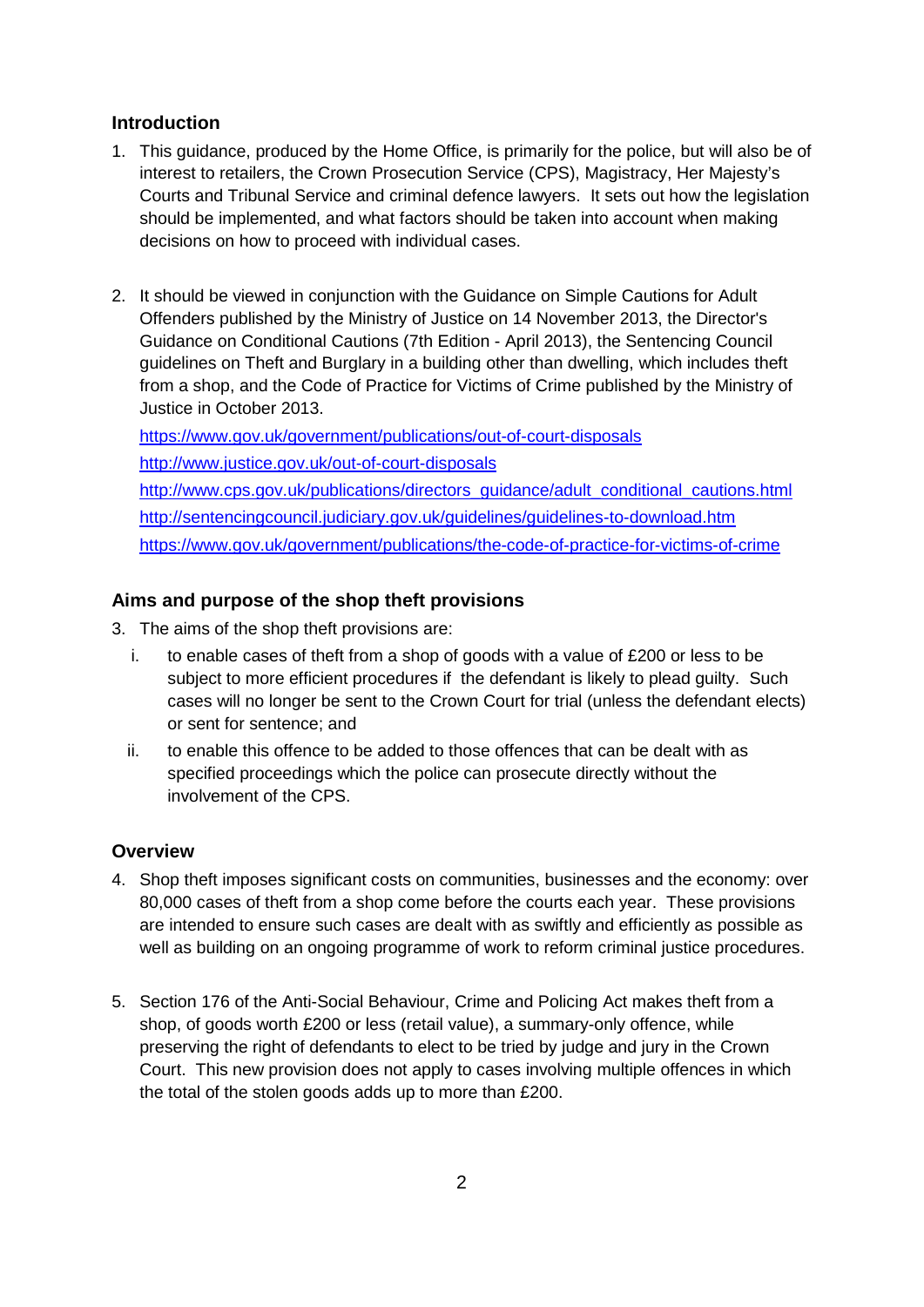- 6. A threshold set at £200 has been introduced because it captures the vast majority of the cases currently heard in the magistrates' courts, as well as 80% of the much smaller number of cases (1,185 in 2011) that go to the Crown Court. Research for the Sentencing Advisory Panel in 2006 showed that 90% of cases of shop theft involved property worth under £200.
- 7. These changes do not affect the maximum penalty that can be imposed for shop theft. Magistrates have a range of sentencing powers up to a maximum of 6 months imprisonment, and are able to impose appropriate sentences for shoplifting, including for repeat offending.
- 8. The legislation also makes provision to ensure that certain powers under the Police and Criminal Evidence Act 1984 (PACE), which only apply to indictable offences, will continue to be available in cases of summary-only shop theft. These include the powers of a constable to enter and search premises for the purposes of evidence gathering or to arrest a suspected individual, powers of a justice of the peace to issue warrants to enter and search premises, and powers for shop security staff to make a "citizen's arrest". The provision also makes analogous changes to Service law to ensure that powers of investigation are similarly preserved.
- 9. These changes will ensure that the police and other responsible bodies retain the ability to investigate and pursue individuals suspected of stealing goods, of any value, from shops.
- 10. Secondary legislation which came into force on 9 June 2014 has added this new offence to the list of offences set out in the Prosecution of Offences Act 1985 (Specified Proceedings) Order 1999, enabling the police to prosecute offences if they are uncontested by the defendant, rather than referring them to the CPS.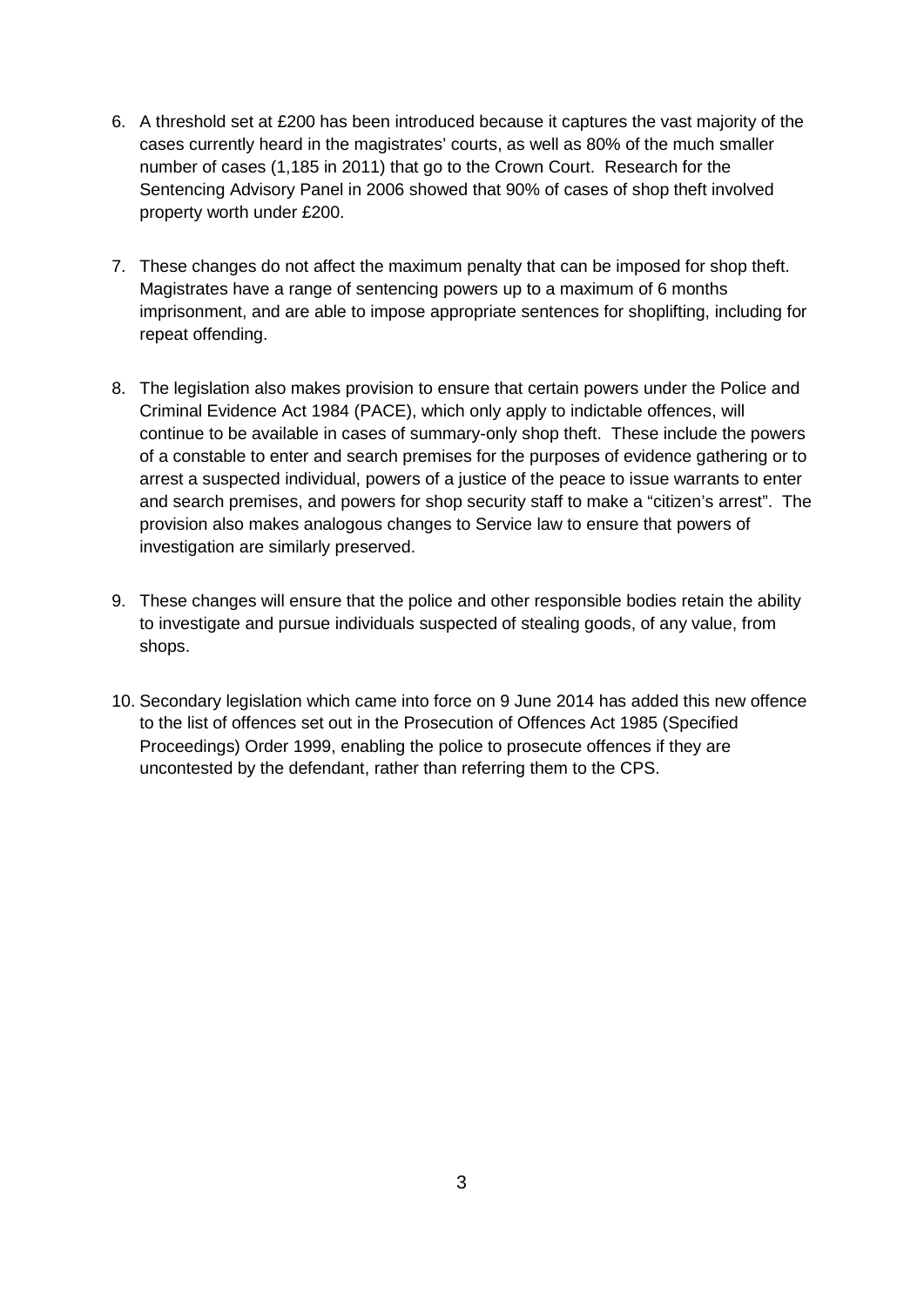#### **Guidance on the application of the low value shop theft provisions**

#### Appropriate circumstances

- 11. All offences of shop theft of goods worth £200 or less will be considered summary-only and can be considered for police-led prosecution, providing a guilty plea is indicated. However, regard should be given as to how suitable the defendants and/or circumstances are for police-led prosecution via specified proceedings, which is a postal process that involves either the courts issuing a court summons or a postal charge and requisition. It therefore does not require the defendant to attend court in person providing they enter a guilty plea by post.
- 12. Police officers are entitled to charge and bail an individual to appear in court, to be dealt with in person where they deem it appropriate e.g. prolific shoplifters or where there are other aggravating factors present. In these circumstances, the offences remain the responsibility of the CPS to prosecute even if a guilty plea is likely.
- 13. The decision tree at Annex A sets out the circumstances as to when police led prosecutions for this offence are suitable.
- 14. A more detailed list of circumstances in which police-led prosecutions are not appropriate for this offence can be found at Annex B. This is an extract from the Memorandum of Understanding between the police and CPS developed in 2012.
- 15. In all circumstances, police officers should consider consulting business owners / store managers about whether they have experienced difficulties with an offender in the past. The victims' views should also be taken into account, for example by giving them the opportunity to make a victim personal statement to explain the impact of any shop theft. Local Business Crime Reduction Partnerships may also be able to provide useful information to help ascertain whether the 'guilty plea by post' procedure would be a suitable way to deal with the offender.

#### Multiple offences

- 16. Cases where an individual is charged on the same occasion with two or more offences of low-value shoplifting, and the value of the stolen goods adds up to more than £200, will not be covered by this legislation. They will be considered as either-way offences and may be sent to the Crown Court for trial or sentence. Therefore, any such cases must be referred to the CPS to prosecute.
- 17. 'Charged on the same occasion' means appearing before a magistrates' court to answer those charges. Where offences occur separately, the relevant point to consider whether the £200 value is exceeded is not necessarily when the police are charging the suspect, it is when that accused person appears or is brought before a magistrates' court. This includes where their case is brought to court following a guilty plea by post.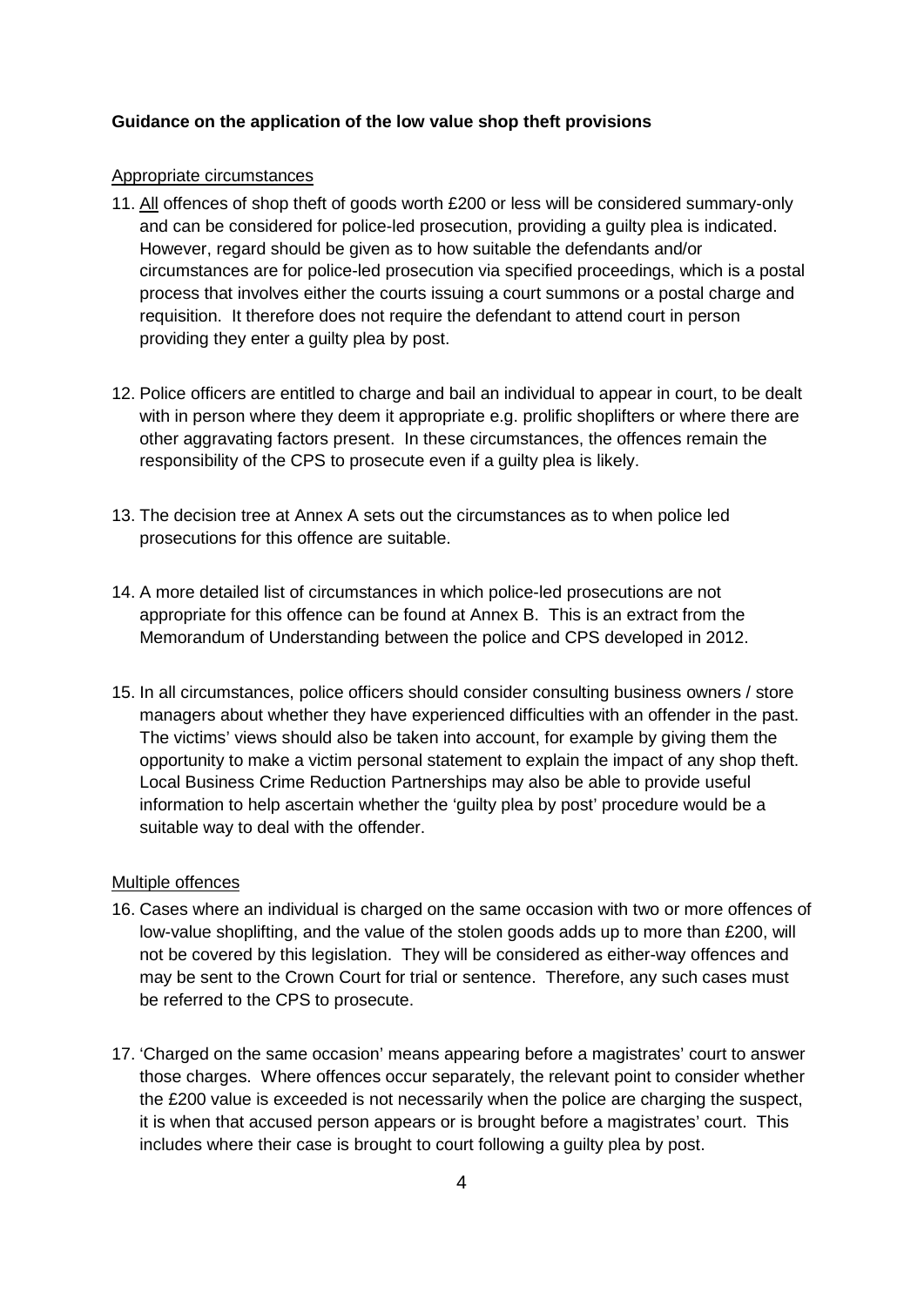## Example:

An individual is charged with shop theft of goods worth less than £200 and the postal charge and requisition issued. Before they receive the postal charge and requisition, the individual commits another offence of shop theft under £200. However, the total retail value of the goods stolen exceeds £200 so the case can no longer be dealt with as a police-led prosecution. The case should be referred to the CPS at the earliest opportunity so the defendant can answer both charges at the same time.

## Repeat offenders

- 18. A defendant can still be considered under these provisions where they have already received, in respect of shop theft, a:
	- i. Simple caution;
	- ii. Conditional caution; or
	- iii. Penalty Notice for Disorder (PND).
- 19. It is expected that defendants already in receipt of an out-of-court disposal for shop theft, including a PND, will be prosecuted, and repeat offenders should be prosecuted unless there are exceptional circumstances. However, it is for police forces to decide whether to allow offenders who have previously received out-of court disposals for shop theft to enter a guilty plea by post. Consideration should be given to the number, frequency and severity of any previous out-of-court disposals, as well as whether the individual's history and behaviour means they are likely to face a custodial sentence, community sentence or diversion into treatment (see later sections). In addition to formal sanctions, retailers can be a valuable source of information on the offending history of an individual.
- 20. If a repeat offender's previous convictions make a police-led prosecution unsuitable, then the case should be referred to the CPS for prosecution.

#### Custodial sentences

21. The 'guilty plea by post' procedure will not be suitable where a custodial sentence is likely as the individual will be required to attend court in such circumstances.

#### Community sentences

22. The 'guilty plea by post' procedure will not be suitable where a community penalty is likely.

#### Reparation and diversion into treatment

- 23. In cases where it appears that the offending behaviour is linked to an underlying problem, there may be a need for reparation or diversion into treatment. For example:
	- addiction to drugs, alcohol or gambling;
	- debt problems;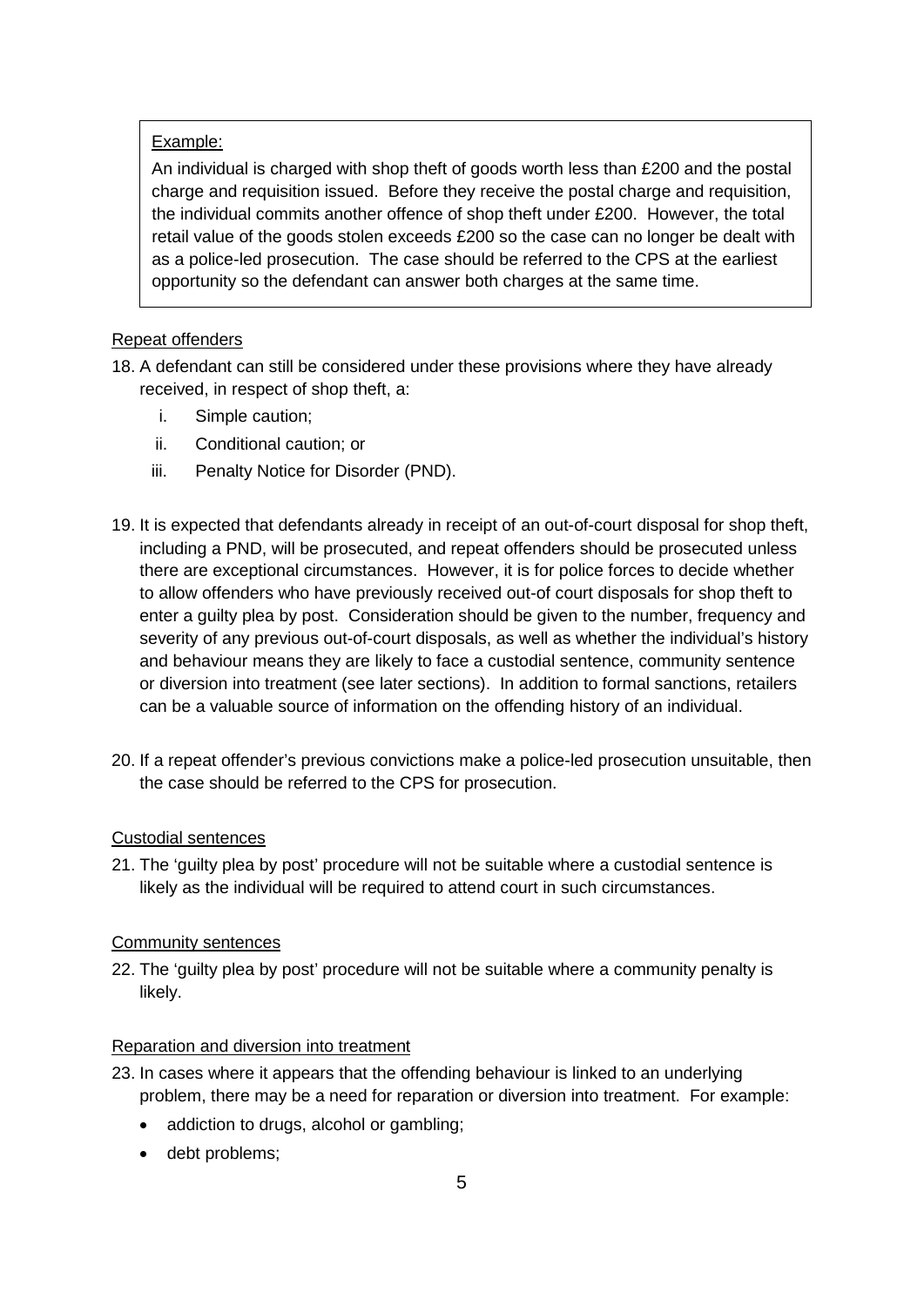- involvement in an abusive relationship;
- learning disabilities; or
- health (including mental health) issues.
- 24. In such circumstances, the 'guilty plea by post' procedure will not be appropriate as defendants will need to appear in court for the magistrates to consider the most suitable penalty.

## Cases commenced by charge by a police officer in a custody suite

25. Cases commenced by charge by a police officer in a police station are outside the scope of the 'guilty plea by post' procedure, and should therefore be referred to the CPS for prosecution.

## Aggravating factors

- 26. The 'guilty plea by post' procedure will not be appropriate in cases involving aggravating factors such as:
	- i. violence (including abusive behaviour, threats of violence and intimidation);
	- ii. hate crime;
	- iii. possession of illegal drugs; or
	- iv. possession of a weapon.
- 27. In cases involving aggravating factors, even if the defendant indicates an intention to enter a guilty plea, the case should be referred to the CPS for prosecution.
- 28. The 'guilty plea by post' procedure will not be appropriate in cases where the perpetrator is subject to a banning order at the time of the offence, as the individual will have breached a court order and should appear back before the court.
- 29. However, where the individual has breached conditions of police bail or a town centre partnership bar, it will be for the police to decide whether or not the 'guilty plea by post' procedure should be used or whether it would be more suitable to refer the case to the CPS for prosecution.
- 30. In these circumstances, it will be particularly important to take the experience of the victims into account and to adhere to the Code of Practice for Victims of Crime which sets out that victims are entitled to be informed of a decision to prosecute the suspect, or issue an out of court disposal and provided with an explanation of the decision.

#### Going equipped / intent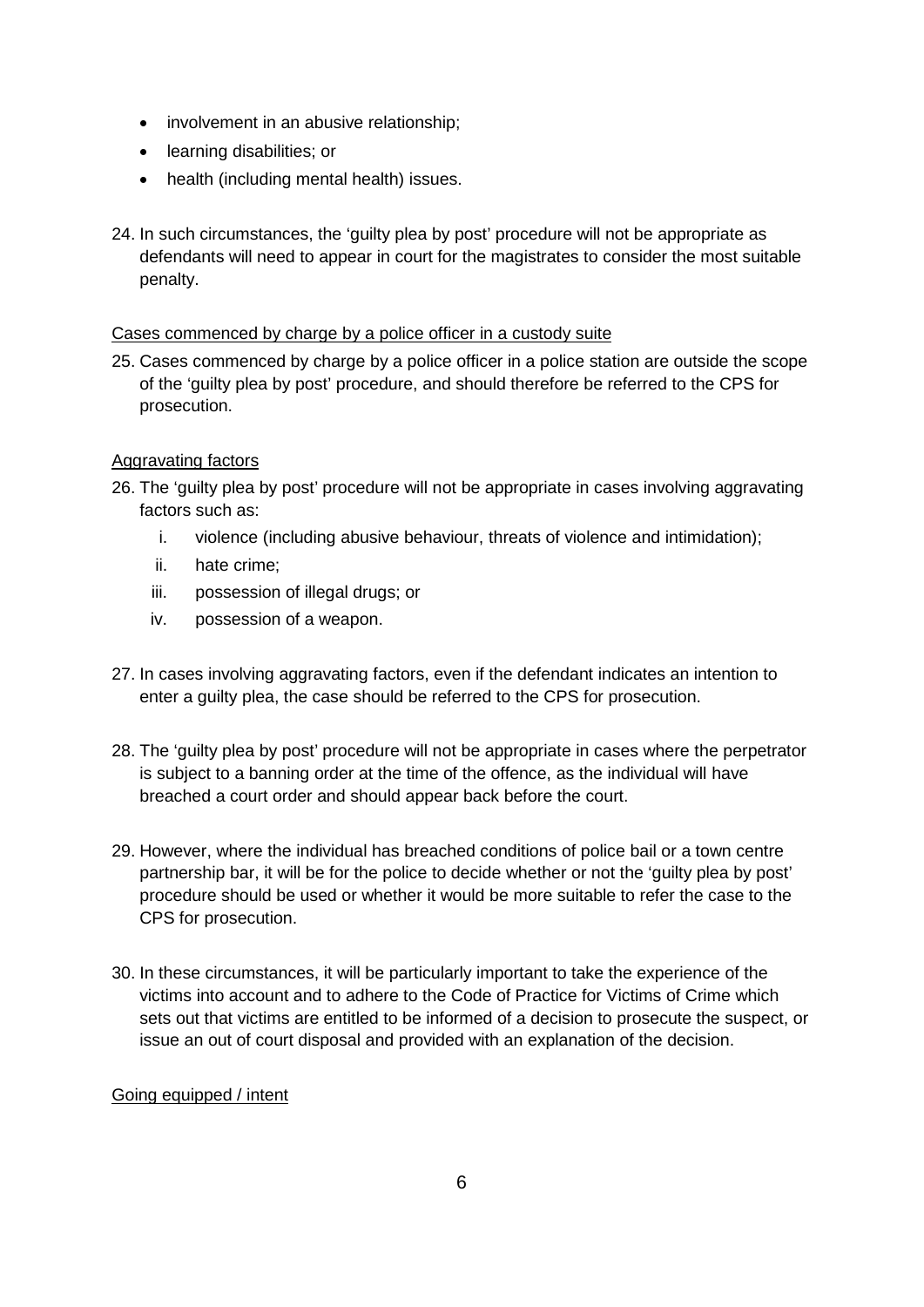- 31. Where the shop theft has been committed with evidence of planning or premeditation, such as through the use of equipment e.g. a foil-lined bag, the case should be referred to the CPS for prosecution.
- 32. Section 25 of the Theft Act 1968 makes it an offence to: knowingly possess an article for use in the course of or in connection with theft/ burglary. The possession of the article must occur before the commission of the offence.

#### Organised crime

33. Where there is an indication that the theft has been perpetrated by a member of a serious organised crime gang, or an individual known to be associated with organised crime activity of any kind, the case should be referred to the CPS for prosecution. Organised crime includes organised acquisitive crime, drug trafficking, human trafficking, and organised illegal immigration, high value fraud and other financial crimes, counterfeiting and cyber crime, including fraud and child sexual exploitation. It is important to liaise with the retailers as they often hold information about organised gangs and offenders who are known to be operating within one.

#### Simultaneous offences

- 34. The 'guilty plea by post' procedure will not be appropriate in cases where a more serious offence is attached, such as an either-way or indictable-only offence.
- 35. However, where two or more specified offences have been committed simultaneously, such as criminal damage under the value of £5,000 and shop theft of goods under the value of £200, it will be for the police to decide whether or not the 'guilty plea by post' procedure should be used as both are suitable for the police to lead the prosecution.
- 36. In cases where the criminal damage is not minor or incidental, even if within the above thresholds, the case should be referred to the CPS for prosecution.

#### Assisting and Encouraging Crime

37. The offence of low-level shoplifting as defined in the provision for this purpose includes secondary offences such as aiding and abetting. Therefore, in cases where an individual is found to be aiding, abetting, counselling or procuring the commission of low-value shoplifting, these provisions can still be utilised. It will be for the police to decide whether the 'guilty plea by post' procedure will be suitable for such offences.

#### Youth offenders

38.Only cases involving individuals over the age of 16 can be considered under these provisions. However, we advise that all cases involving individuals under the age of 18 should be referred to the CPS for prosecution, due to the additional considerations required in such cases.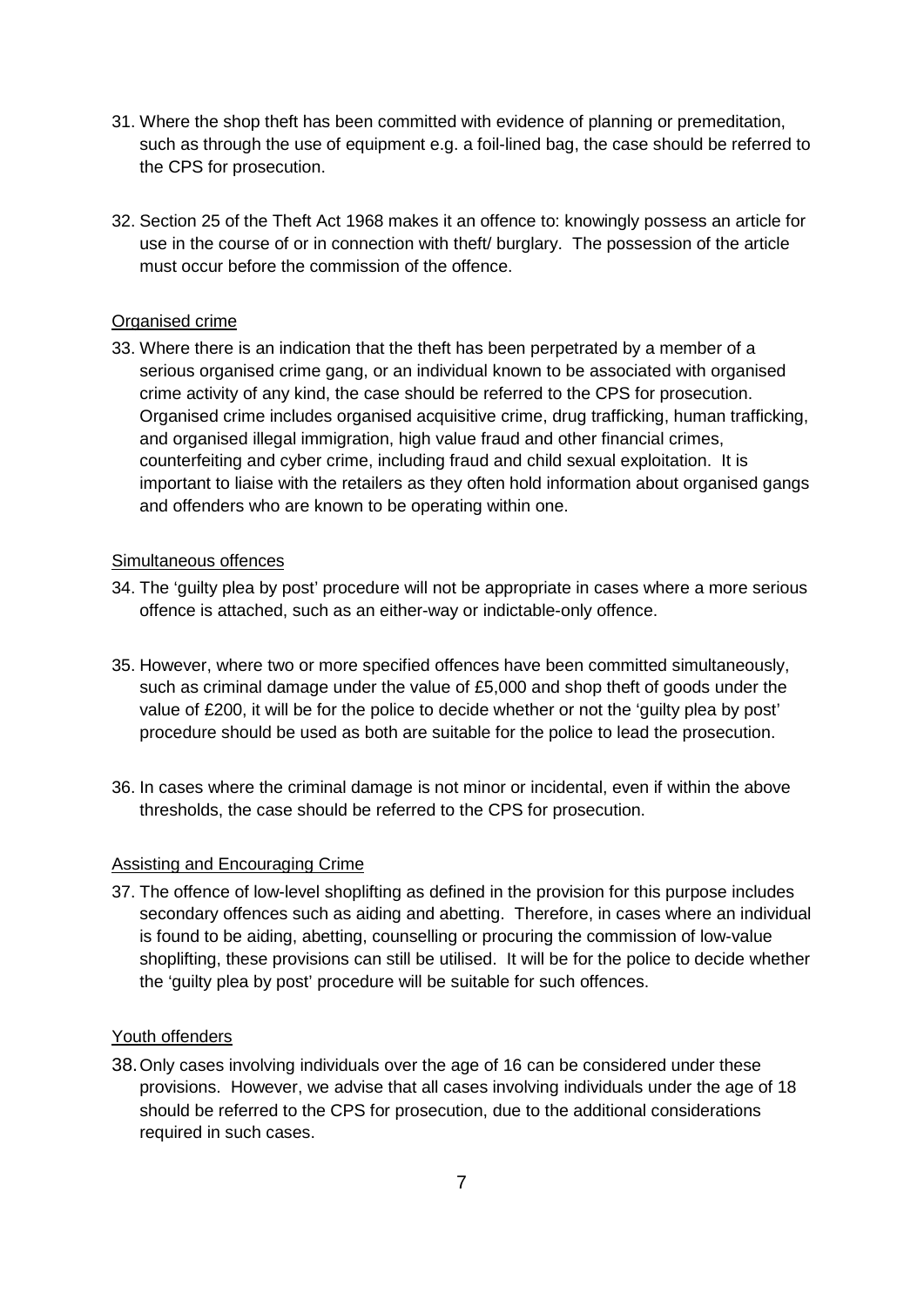## Represented guilty pleas

39. There are occasions where defendants plead guilty by post but then appear in court with legal representation. In such situations, the police prosecutor (court presentation officer) should treat it in the same way as a straightforward guilty plea by post hearing i.e. as if the defendant was not present. However, if the defendant changes their plea in court the case must be referred to the CPS to prosecute.

## Useful links

Code of Practice for Victims of Crime:

<https://www.gov.uk/government/publications/the-code-of-practice-for-victims-of-crime>

Guidance on Victim Personal Statements:

<https://www.gov.uk/government/publications/victim-personal-statement>

Code for Crown Prosecutions: The Full Code Test:

[http://www.cps.gov.uk/publications/code\\_for\\_crown\\_prosecutors/codetest.html](http://www.cps.gov.uk/publications/code_for_crown_prosecutors/test.html)

CPS guidance on Offences to be taken into consideration:

[http://www.cps.gov.uk/legal/l\\_to\\_o/offences\\_to\\_be\\_taken\\_into\\_consideration\\_guidance\\_\(tics](http://www.cps.gov.uk/legal/l_to_o/offences_to_be_taken_into_consideration_guidance_(tics)_/)  $)$  /

CPS guidance on youth offenders:

[http://www.cps.gov.uk/legal/v\\_to\\_z/youth\\_offenders/](http://www.cps.gov.uk/legal/v_to_z/youth_offenders/)

Community Safety Accreditation Scheme:

<https://www.gov.uk/government/publications/community-safety-accreditation-scheme-powers>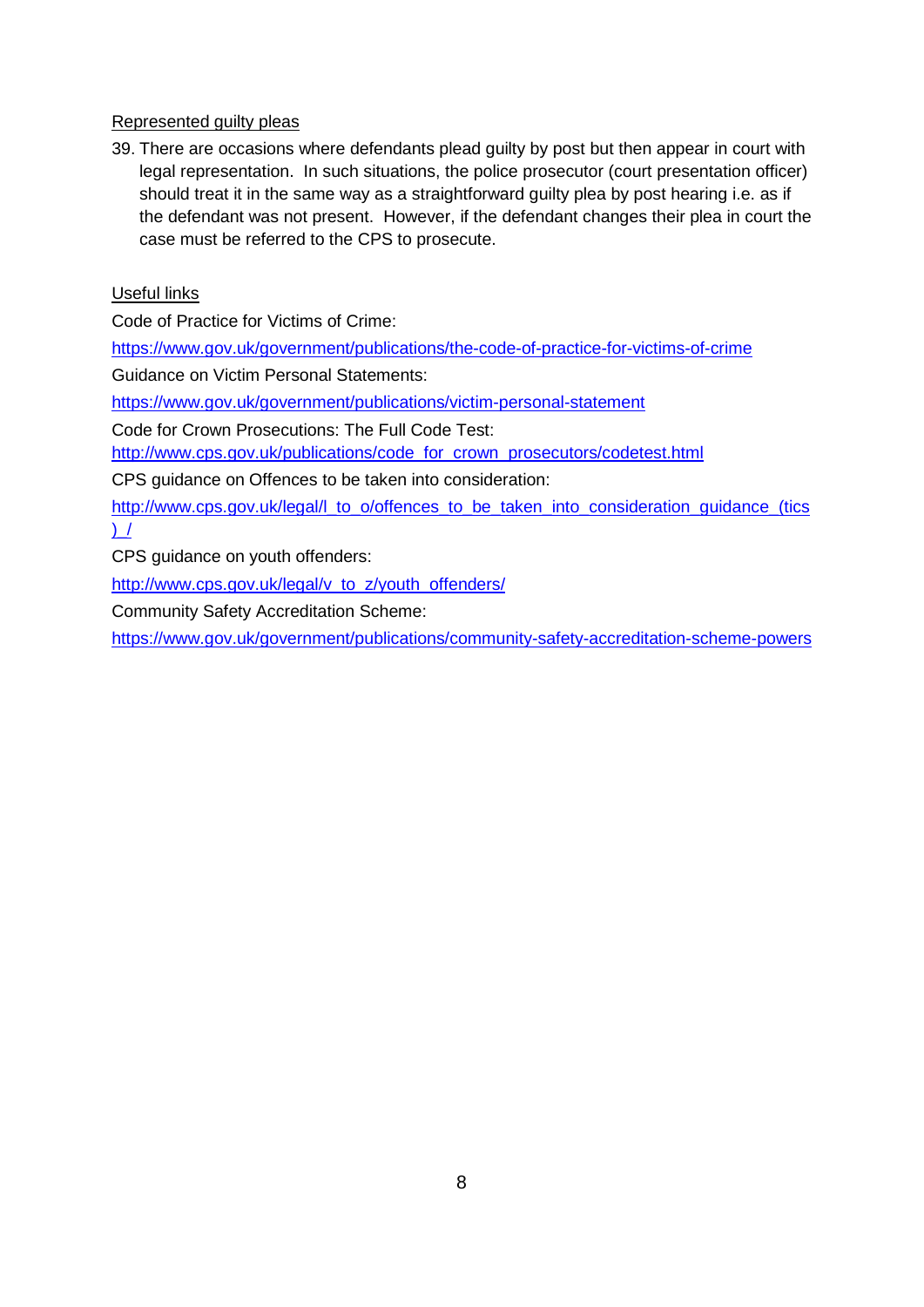

**Annex A: Application of the low value shop theft provisions – Decision Tree**